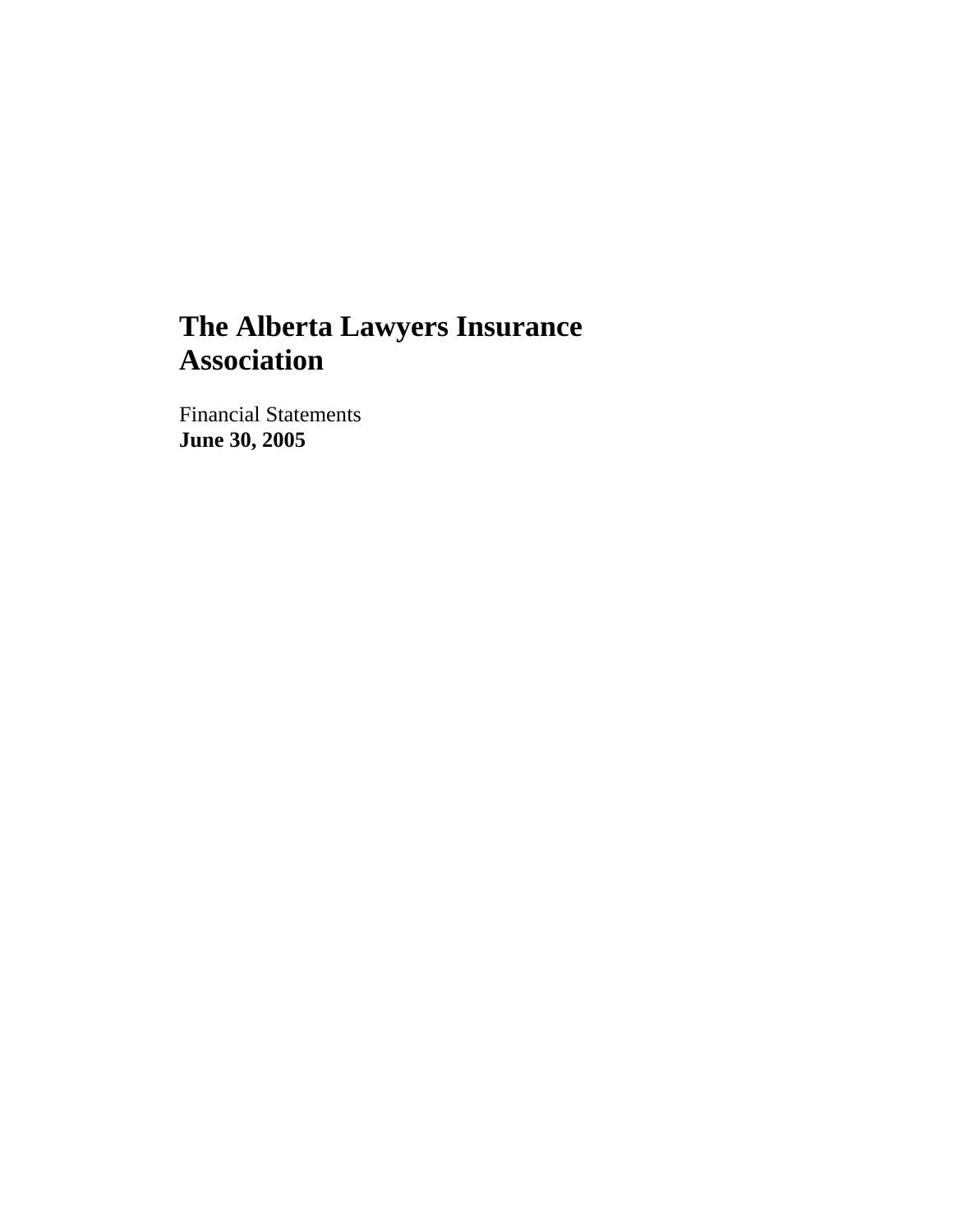

**PricewaterhouseCoopers LLP Chartered Accountants**  111 5th Avenue SW, Suite 3100 Calgary, Alberta Canada T2P 5L3 Telephone +1 (403) 509 7500 Facsimile +1 (403) 781 1825

August 26, 2005

**Auditors' Report** 

#### **To the Directors of The Alberta Lawyers Insurance Association**

We have audited the balance sheet of **The Alberta Lawyers Insurance Association** as at June 30, 2005 and the statements of revenue, expenses and net assets and cash flows for the year then ended. These financial statements are the responsibility of the Association's management. Our responsibility is to express an opinion on these financial statements based on our audit.

We conducted our audit in accordance with Canadian generally accepted auditing standards. Those standards require that we plan and perform an audit to obtain reasonable assurance whether the financial statements are free of material misstatement. An audit includes examining, on a test basis, evidence supporting the amounts and disclosures in the financial statements. An audit also includes assessing the accounting principles used and significant estimates made by management, as well as evaluating the overall financial statement presentation.

In our opinion, these financial statements present fairly, in all material respects, the financial position of the Association as at June 30, 2005 and the results of its operations and its cash flows for the year then ended in accordance with Canadian generally accepted accounting principles.

Pricewaterhouse Coopers LLP

**Chartered Accountants**

PricewaterhouseCoopers refers to the Canadian firm of PricewaterhouseCoopers LLP and the other member firms of PricewaterhouseCoopers International Limited, each of which is a separate and independent legal entity.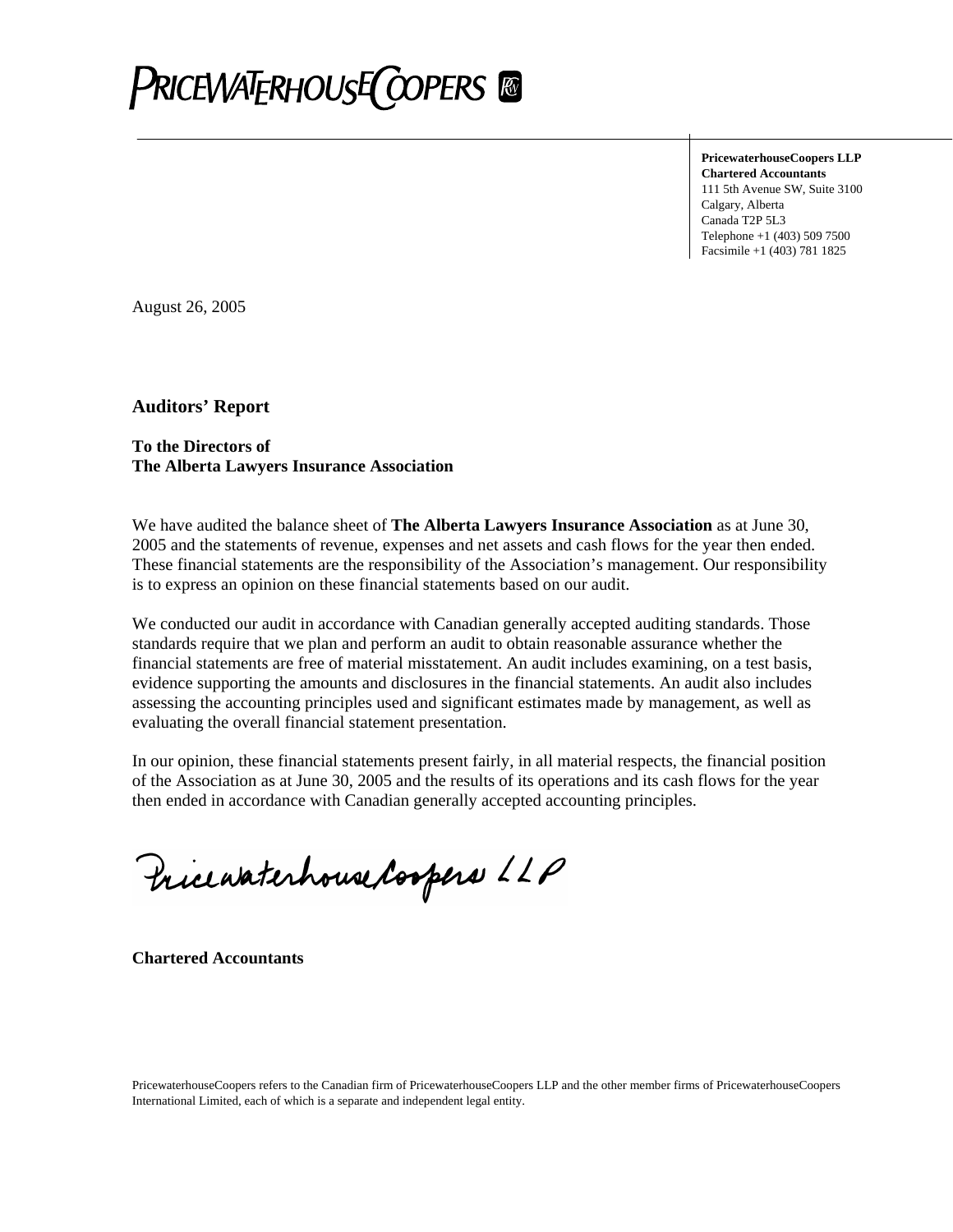### **The Alberta Lawyers Insurance Association**  Balance Sheet **As at June 30, 2005**

|                                                                                                                                                                        | 2005                                                     | 2004<br>\$                                                |
|------------------------------------------------------------------------------------------------------------------------------------------------------------------------|----------------------------------------------------------|-----------------------------------------------------------|
| <b>Assets</b>                                                                                                                                                          |                                                          |                                                           |
| <b>Current assets</b><br>Cash and cash equivalents<br>Accounts receivable<br>Accrued interest<br>Prepaid expenses<br>Due from (to) The Law Society of Alberta (note 5) | 15,672,187<br>3,964,117<br>395,835<br>1,374,518<br>4,303 | 15,219,745<br>6,310,817<br>389,949<br>29,456<br>(63, 875) |
|                                                                                                                                                                        | 21,410,960                                               | 21,886,092                                                |
| <b>Investments</b> – at cost (market value \$79,209,563; 2004 – \$68,304,155)                                                                                          | 56,686,546                                               | 51,861,527                                                |
| <b>Reinsurance recoverables</b> (note 2)                                                                                                                               | 167,000                                                  | 210,000                                                   |
| <b>Capital assets</b> (note 3)                                                                                                                                         | 30,967                                                   | 36,619                                                    |
|                                                                                                                                                                        | 78,295,473                                               | 73,994,238                                                |
| <b>Liabilities and Net Assets</b>                                                                                                                                      |                                                          |                                                           |
| <b>Current liabilities</b><br>Accounts payable and accrued liabilities<br>Deferred revenue                                                                             | 1,076,110<br>14,682,108<br>15,758,218                    | 1,642,994<br>13,510,382<br>15, 153, 376                   |
| <b>Reserve for claims and related costs (note 4)</b>                                                                                                                   | 45,243,000                                               | 36,243,000                                                |
| <b>Net assets</b><br>Unrestricted                                                                                                                                      | 17,294,255                                               | 22,597,862                                                |
|                                                                                                                                                                        | 78,295,473                                               | 73,994,238                                                |

### **Approved by the Board of Directors**

\_\_\_\_\_\_\_\_\_\_\_\_\_\_\_\_\_\_\_\_\_\_\_\_\_\_\_\_\_\_\_\_\_\_\_ Director \_\_\_\_\_\_\_\_\_\_\_\_\_\_\_\_\_\_\_\_\_\_\_\_\_\_\_\_\_\_\_\_\_\_\_ Director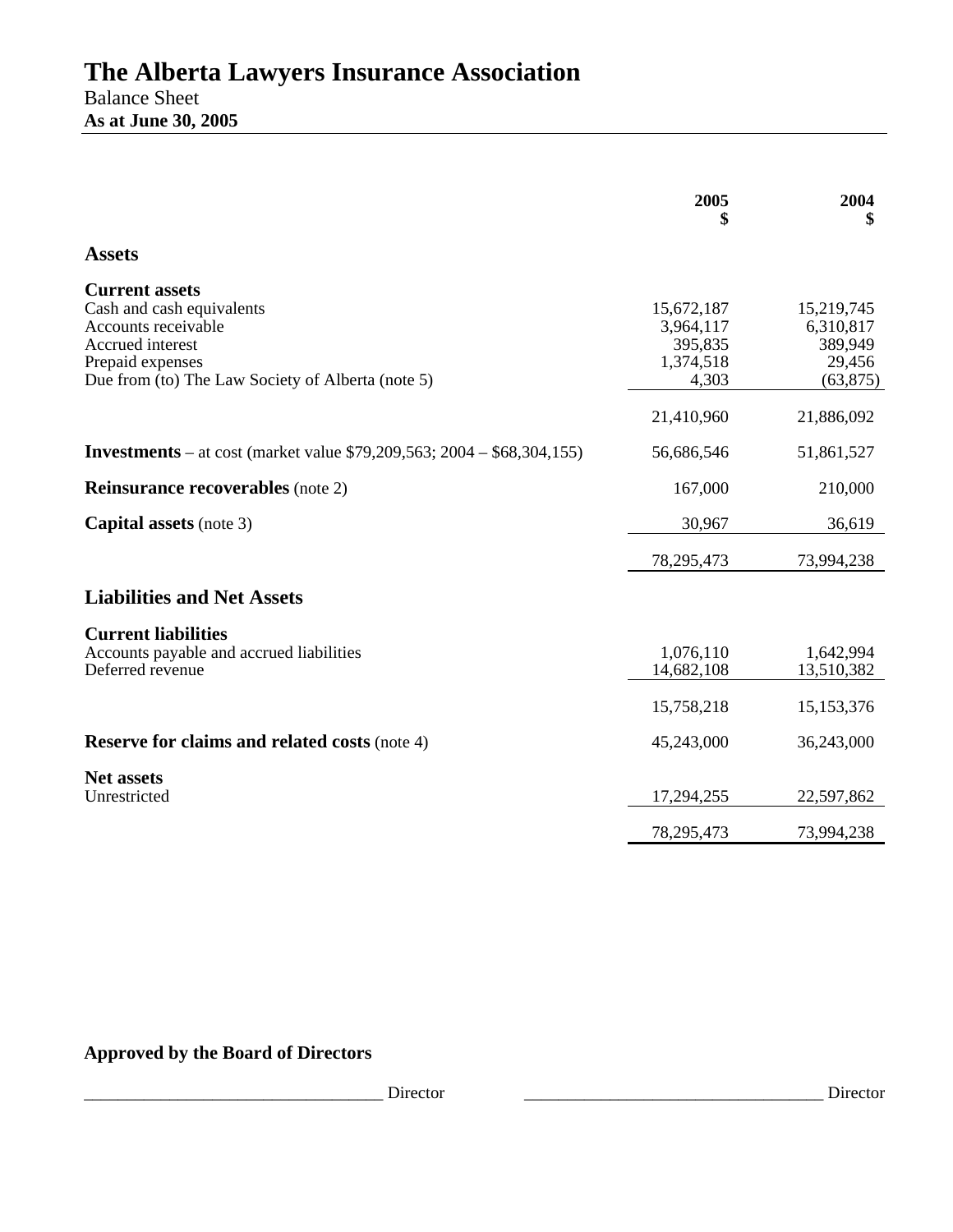## **The Alberta Lawyers Insurance Association**

Statement of Revenue, Expenses and Net Assets **For the year ended June 30, 2005** 

|                                                                  | 2005<br>\$   | 2004<br>\$   |
|------------------------------------------------------------------|--------------|--------------|
| <b>Revenue</b>                                                   |              |              |
| Annual levy                                                      | 14, 118, 783 | 13,919,677   |
| Investment income                                                | 3,852,792    | 2,702,329    |
|                                                                  | 17,971,575   | 16,622,006   |
| <b>Expenses</b>                                                  |              |              |
| Provision for claims and related costs (note 4)                  | 19,011,025   | 9,505,733    |
| Premium paid to Canadian Lawyers Insurance Association           | 2,107,810    | 1,949,917    |
| Salaries and employee benefits                                   | 1,080,344    | 942,825      |
| Management fee (note 5)                                          | 723,250      | 666,544      |
| Investment counsel fee                                           | 104,652      | 86,572       |
| Loss prevention                                                  | 103,700      | 80,417       |
| Administration                                                   | 81,738       | 110,464      |
| <b>Consultant</b> fees                                           | 22,330       | 30,542       |
| Amortization                                                     | 16,634       | 12,332       |
| Professional fees                                                | 15,600       | 15,064       |
| Bad debt expense                                                 | 8,099        | 27,632       |
|                                                                  | 23, 275, 182 | 13,428,042   |
| (Deficiency) excess of revenue over expenses for the year before |              |              |
| the following                                                    | (5,303,607)  | 3,193,964    |
| <b>Premium credit</b> (note 6)                                   |              | 2,271,143    |
| (Deficiency) excess of revenue over expenses for the year        | (5,303,607)  | 5,465,107    |
| Net assets – Beginning of year                                   | 22,597,862   | 17, 132, 755 |
| Net assets – End of year                                         | 17,294,255   | 22,597,862   |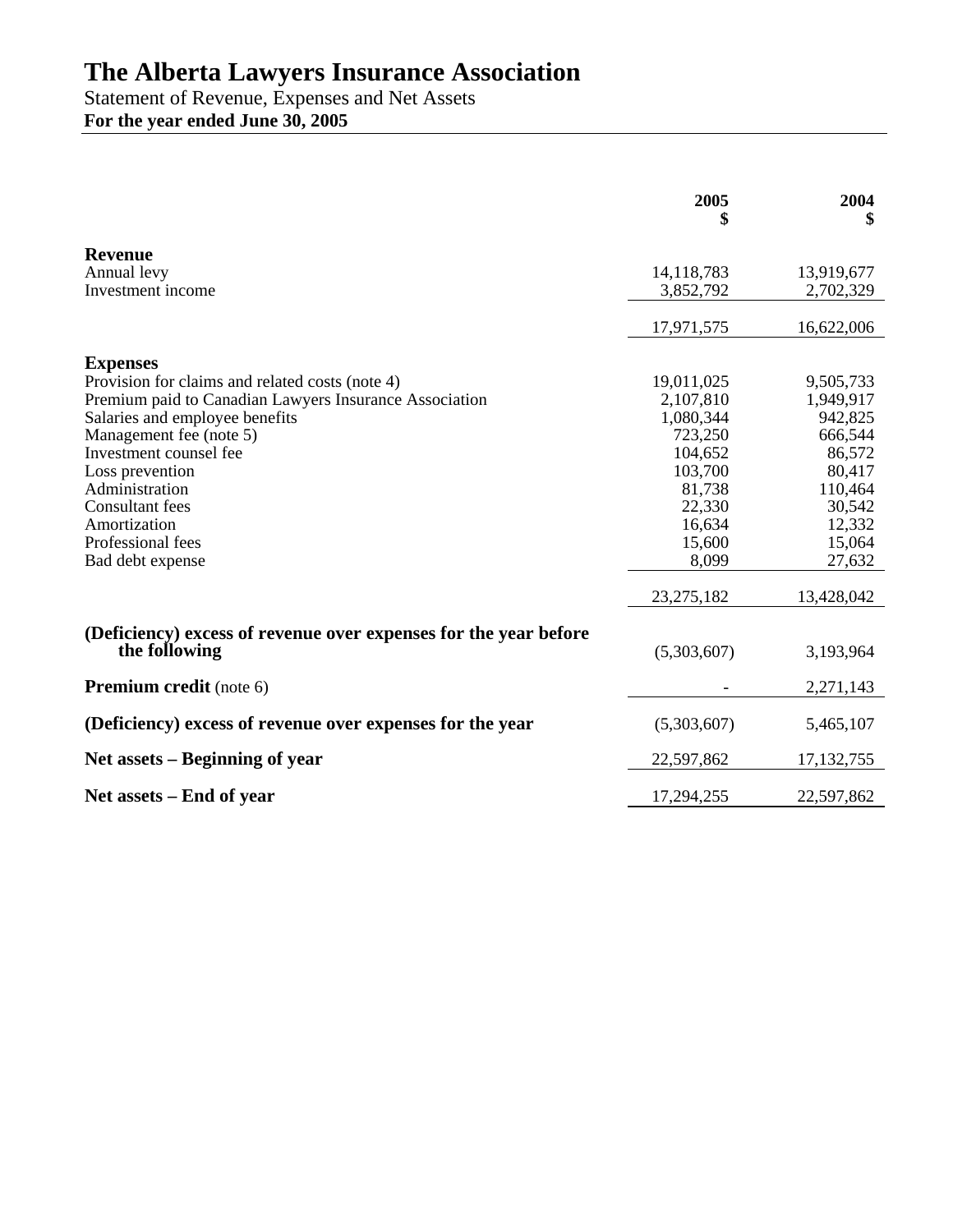## **The Alberta Lawyers Insurance Association**

Statement of Cash Flows **For the year ended June 30, 2005** 

|                                                                                                                      | 2005                                     | 2004<br>\$                              |
|----------------------------------------------------------------------------------------------------------------------|------------------------------------------|-----------------------------------------|
| Cash provided by (used in)                                                                                           |                                          |                                         |
| <b>Operating activities</b><br>(Deficiency) excess of revenue over expenses for the year<br>Items not affecting cash | (5,303,607)                              | 5,465,107                               |
| Amortization<br>Gain on sale of investments<br>Provision for claims and related costs (note 4)                       | 16,634<br>(1, 123, 790)<br>19,011,025    | 12,332<br>(155,780)<br>9,505,733        |
| Changes in non-cash working capital items<br>Claims and related costs paid – net of recoveries (note 4)              | 12,600,262<br>1,532,416<br>(9,968,025)   | 14,827,392<br>11,471,968<br>(7,410,734) |
|                                                                                                                      | 4,164,653                                | 18,888,626                              |
| <b>Investing and financing activities</b>                                                                            |                                          |                                         |
| Proceeds on disposal of investments<br>Purchase of investments<br>Purchase of capital assets                         | 22,519,308<br>(26, 220, 537)<br>(10,982) | 8,364,935<br>(15,240,531)<br>(32,040)   |
|                                                                                                                      | (3,712,211)                              | (6,907,636)                             |
| Increase in cash and cash equivalents                                                                                | 452,442                                  | 11,980,990                              |
| Cash and cash equivalents – Beginning of year                                                                        | 15,219,745                               | 3,238,755                               |
| Cash and cash equivalents – End of year                                                                              | 15,672,187                               | 15,219,745                              |
| Cash and cash equivalents are comprised of<br>Cash<br>Short-term investments                                         | 9,805,616<br>5,866,571                   | 9,868,966<br>5,350,779                  |
|                                                                                                                      | 15,672,187                               | 15,219,745                              |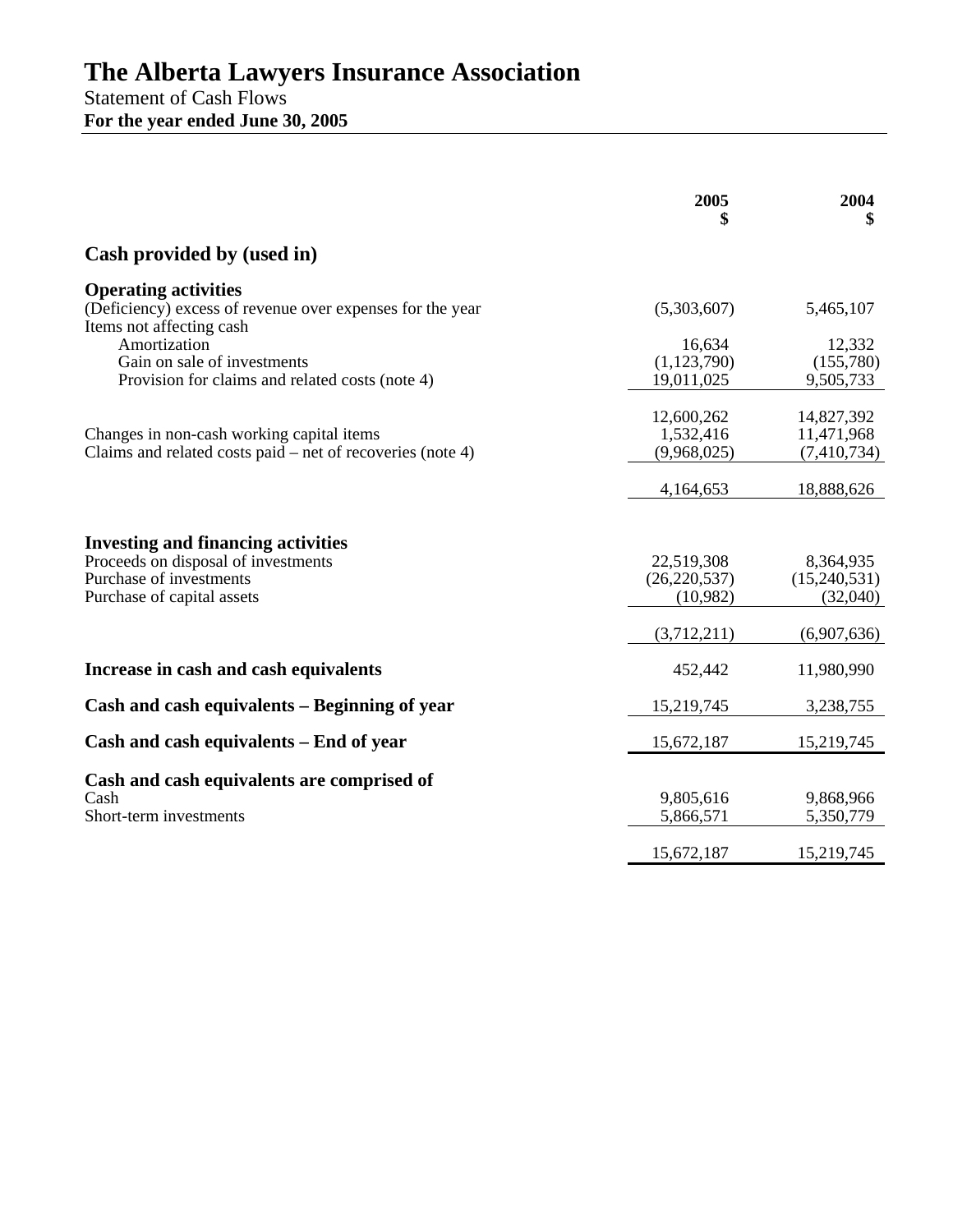#### **1 General**

The Alberta Lawyers Insurance Association (the "Association") was incorporated on June 6, 1988 under Part 9 of the Companies Act of Alberta, chapter C-21, RSA 2000. The Association administers a program under which members have mandatory coverage for errors and omissions of \$1,000,000 per occurrence, with an annual aggregate limit of \$2,000,000. The Association has contracted with the Canadian Lawyers Insurance Association ("CLIA") for group coverage subject to a group deductible of \$300,000 for each claim. The Association is subject to premiums and other assessments that may arise from the agreement with CLIA. The Association meets the qualifications of a non-profit organization as defined by the Income Tax Act and as such is exempt from taxes.

#### **2 Summary of significant accounting policies**

#### **Revenue recognition**

The levy is determined annually in July. Revenue is recorded evenly throughout the year. Amounts received that pertain to the period subsequent to the year-end are recorded as deferred revenue.

#### **Recoveries**

Recoveries from insurers and other third parties are recorded when they can be reasonably estimated and collectibility is reasonably assured. Otherwise, the recovery is recorded when received.

#### **Provision for claims and related costs**

The provision for claims and related costs is based upon the change from year to year in the reinsurance recoverables and reserve for claims and related cost. The reserve value is based on the greater of the Association's estimate of the cost of claims during the current year and the actuarial computed discounted cost of possible claims for the current year.

The Association's actuary is engaged to provide an annual valuation of the reserve for claims and related costs in accordance with the standards of practice adopted by the Canadian Institute of Actuaries. For the purpose of the actuarial valuation, the actuary is making use of certain information contained in the Association's financial records.

#### **Reinsurance recoverables**

In the normal course of business, the Association seeks to limit exposure to losses on large risks by purchasing reinsurance from reinsurers. The amounts reported in the balance sheet include estimates of amounts expected to be recovered from reinsurers on incurred losses that have not yet been paid or where the file has been closed.

During the year, the provision for claims and related costs have been disclosed on a gross basis with an offsetting asset reflecting the reinsurance recoverables. Prior year comparatives have been reclassified to conform with this presentation.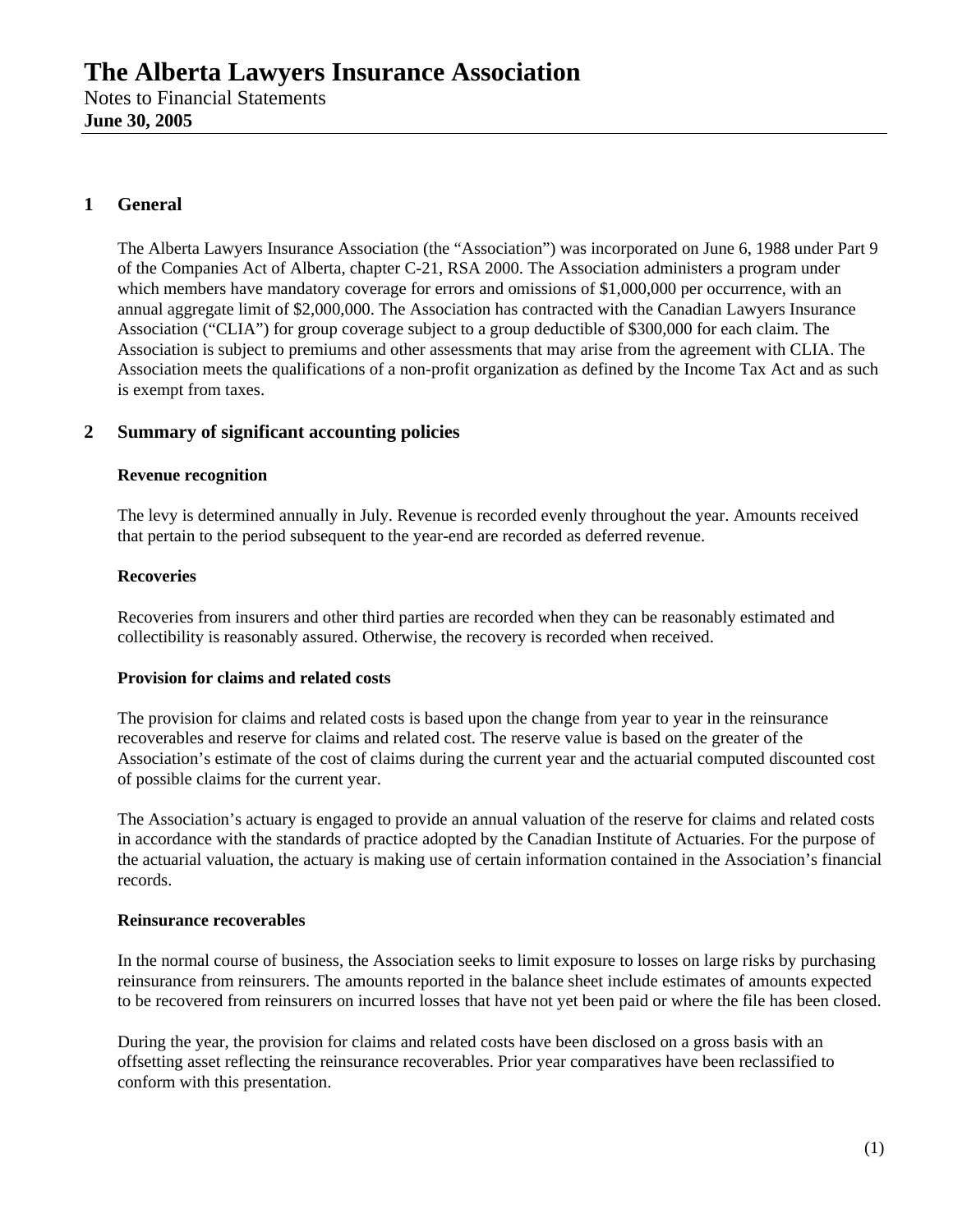#### **Cash and cash equivalents**

Cash and cash equivalents include cash and short-term investments comprised of treasury bills that are highly liquid and are readily convertible to known amounts of cash and are insignificant risk of change in value.

#### **Investments**

Long-term investments are recorded at cost and are written down to market value only if there is a permanent impairment in value. Cost is determined on a weighted average basis using the purchase date.

#### **Capital assets**

Capital assets are recorded at cost net of accumulated amortization. Amortization is calculated on a straight-line basis at the following annual rates:

| Furniture and equipment | 20%     |
|-------------------------|---------|
| Computer                | 33 1/3% |

#### **Donated services**

A portion of the Association's work is dependent on the services of volunteers, in particular the significant contribution of the Benchers, the Insurance Committee, and the Claims Committee. These services are not normally purchased by the Association and, due to the difficulty in determining their fair value, donated services are not recognized in these financial statements.

#### **Use of estimates**

Some items in the financial statements are measured using management's best estimates based on assumptions that reflect the most probable set of economic conditions and planned course of action. The most significant of these is an estimate for the reserve for claims. It is possible, based on existing knowledge, that changes in the future conditions would require a material change in the recognized amounts of certain items.

#### **Comparative figures**

Certain prior year figures have been reclassified to conform with the current year's presentation.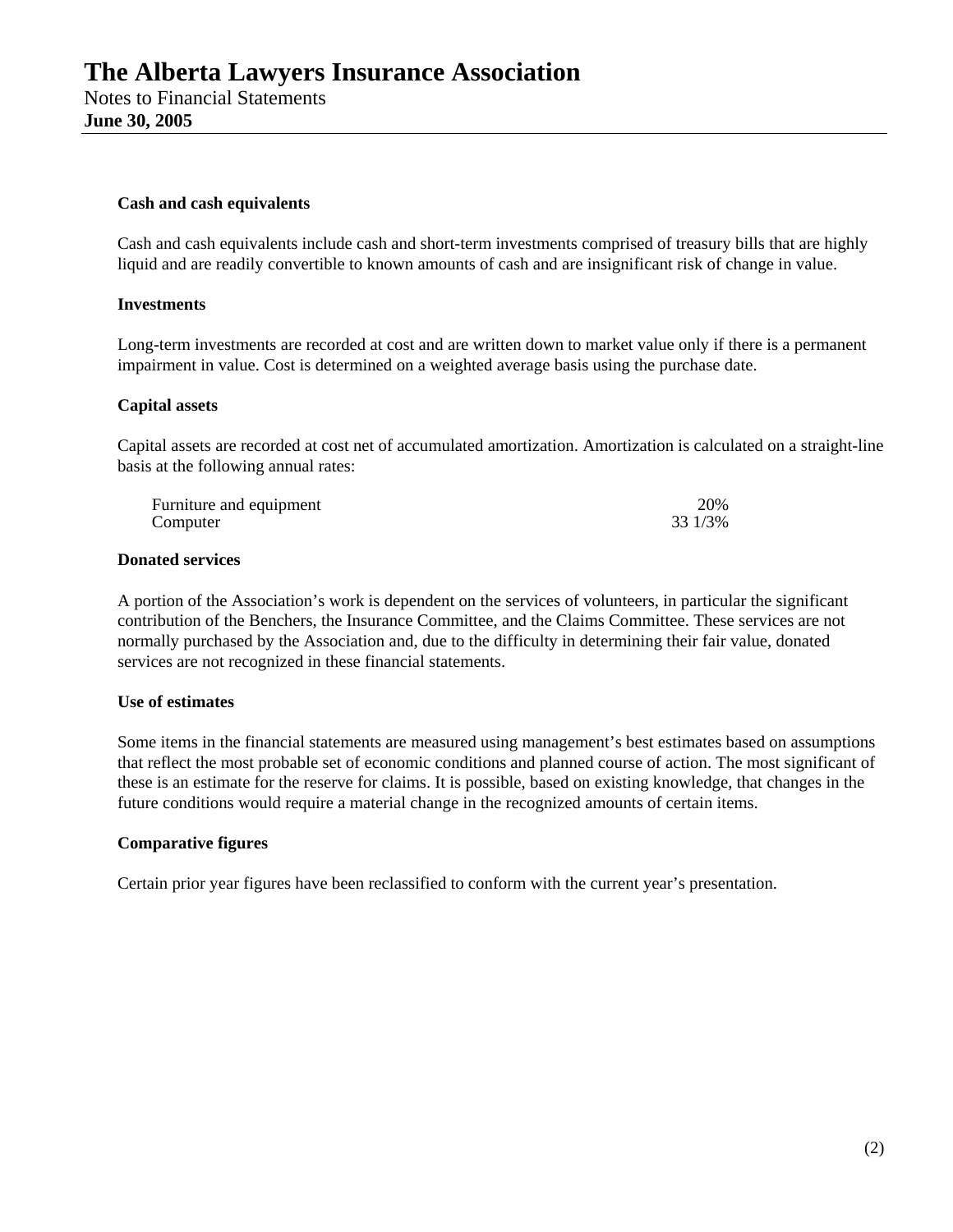**June 30, 2005** 

#### **3 Capital assets**

|                                     | 2005             |                                          | 2004             |                  |
|-------------------------------------|------------------|------------------------------------------|------------------|------------------|
|                                     | Cost<br>\$       | <b>Accumulated</b><br>amortization<br>\$ | <b>Net</b><br>\$ | <b>Net</b><br>\$ |
| Furniture and equipment<br>Computer | 18,734<br>49,875 | 9,436<br>28,206                          | 9,298<br>21,669  | 5,145<br>31,474  |
|                                     | 68,609           | 37,642                                   | 30,967           | 36,619           |

#### **4 Reserve for claims and related costs**

The changes in the reserve claims and related costs is summarized as follows:

|                                                                                                                               | 2005<br>S                                           | 2004<br>\$                                         |
|-------------------------------------------------------------------------------------------------------------------------------|-----------------------------------------------------|----------------------------------------------------|
| Balance – Beginning of year                                                                                                   | 36,243,000                                          | 33,938,000                                         |
| (Decrease) increase in reinsurance recoverables<br>Claims paid and accrued<br>Related expenses paid and accrued<br>Recoveries | (43,000)<br>(8,667,683)<br>(3,548,112)<br>2,247,770 | 210,000<br>(5,689,829)<br>(3,395,000)<br>1,674,096 |
| Provision for claims and related costs                                                                                        | 26,231,975<br>19,011,025                            | 26,737,267<br>9,505,733                            |
| Balance – End of year                                                                                                         | 45,243,000                                          | 36,243,000                                         |

A portion of the reserve for claims and related costs is expected to be paid within the next fiscal year. This amount cannot be reasonably determined and therefore has not been included in current liabilities.

#### **5 Related party transactions**

The Association is related to The Law Society of Alberta ("LSA") as both organizations are controlled by the elected Benchers. The Association has paid LSA an amount of \$723,250 (2004 – \$666,544) for management fees. The balance due from (to) the Law Society at June 30 of \$4,303 (2004 – (\$63,875)) is non-interest bearing and due on demand.